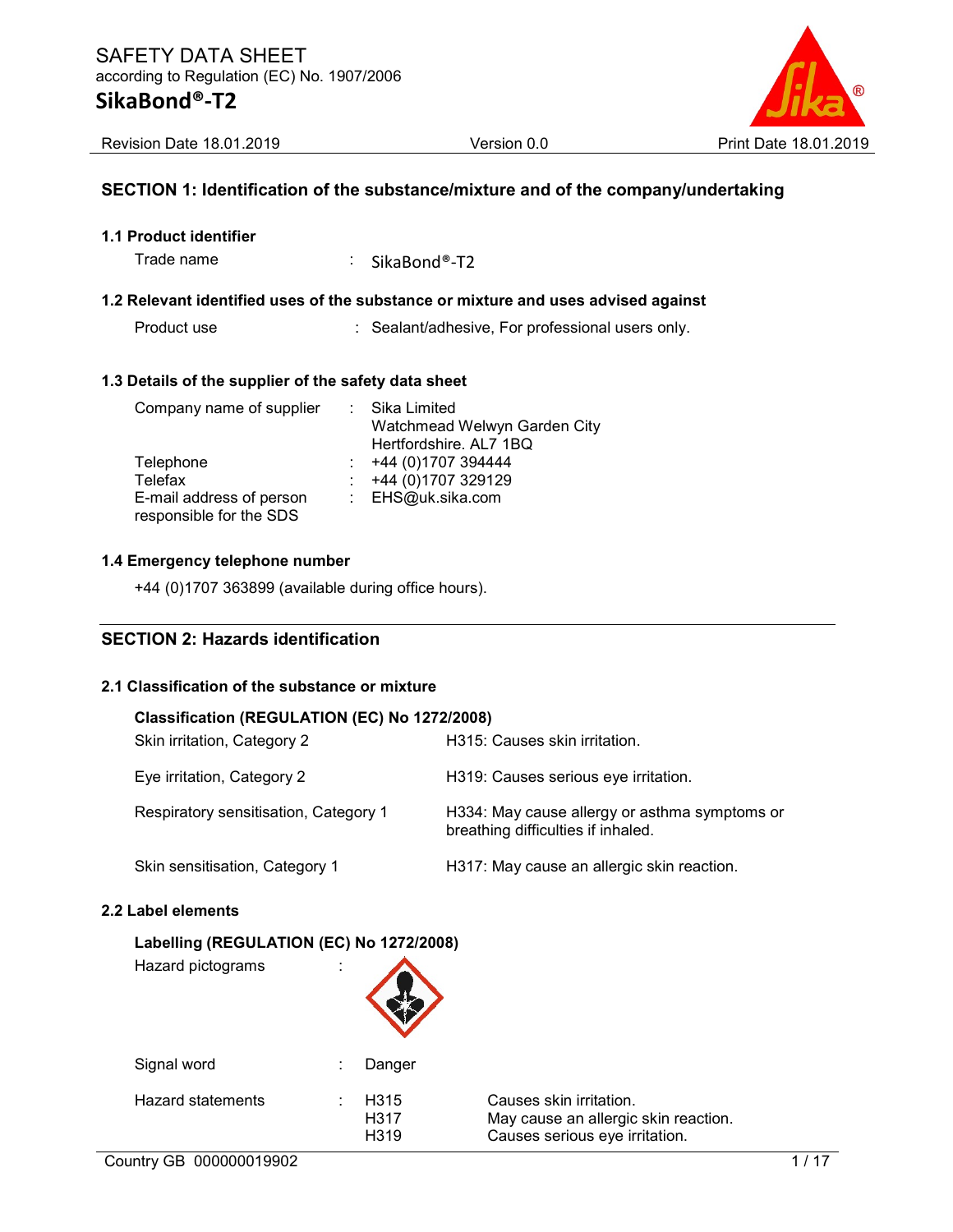### SAFETY DATA SHEET according to Regulation (EC) No. 1907/2006 SikaBond®-T2

| Revision Date 18.01.2019      |                    | Version 0.0                                                                            | Print Date 18.01.2019 |
|-------------------------------|--------------------|----------------------------------------------------------------------------------------|-----------------------|
|                               | H334               | May cause allergy or asthma symptoms or<br>breathing difficulties if inhaled.          |                       |
| Precautionary statements<br>÷ | <b>Prevention:</b> |                                                                                        |                       |
|                               | P <sub>261</sub>   | Avoid breathing dust/ fume/ gas/ mist/ va-<br>pours/ spray.                            |                       |
|                               | P <sub>264</sub>   |                                                                                        |                       |
|                               | P <sub>280</sub>   | Wear protective gloves/ eye protection/ face                                           |                       |
|                               | P <sub>284</sub>   | In case of inadequate ventilation wear respir-<br>atory protection.                    |                       |
|                               | <b>Response:</b>   |                                                                                        |                       |
|                               | $P304 + P340$      | IF INHALED: Remove person to fresh air and                                             |                       |
|                               | $P342 + P311$      | If experiencing respiratory symptoms: Call a<br>POISON CENTER/doctor.                  |                       |
|                               |                    | Wash skin thoroughly after handling.<br>protection.<br>keep comfortable for breathing. |                       |

Hazardous components which must be listed on the label:

- 4,4'-methylenediphenyl diisocyanate
- Reaction product of Hexamethylene diisocyanate, oligomers with Mercaptopropyltrimethoxysilane

### Additional Labelling

EUH204 Contains isocyanates. May produce an allergic reaction.

### 2.3 Other hazards

This substance/mixture contains no components considered to be either persistent, bioaccumulative and toxic (PBT), or very persistent and very bioaccumulative (vPvB) at levels of 0.1% or higher.

### SECTION 3: Composition/information on ingredients

### 3.2 Mixtures

### **Components**

| Chemical name                  | CAS-No.                    | Classification         | Concentration |
|--------------------------------|----------------------------|------------------------|---------------|
|                                | EC-No.                     |                        | (% w/w)       |
|                                | <b>Registration number</b> |                        |               |
| Urea, N, N"-(methylenedi-4, 1- | 77703-56-1                 | Aquatic Chronic 4;     | $>= 2.5 - 5$  |
| phenylene)bis[N'-butyl-        | 416-600-4                  | H413                   |               |
|                                | 01-0000016345-72-          |                        |               |
|                                | <b>XXXX</b>                |                        |               |
| xylene                         | 1330-20-7                  | Flam. Liq. 3; H226     | $>= 2.5 - 5$  |
| Contains:                      | 215-535-7                  | Acute Tox. 4; H332     |               |
| ethylbenzene <= 25 %           | 01-2119488216-32-          | Acute Tox. 4; H312     |               |
|                                | <b>XXXX</b>                | Skin Irrit. 2; H315    |               |
|                                |                            | Eye Irrit. 2; H319     |               |
|                                |                            | <b>STOT SE 3; H335</b> |               |
|                                |                            | <b>STOT RE 2; H373</b> |               |
|                                |                            | Asp. Tox. 1; H304      |               |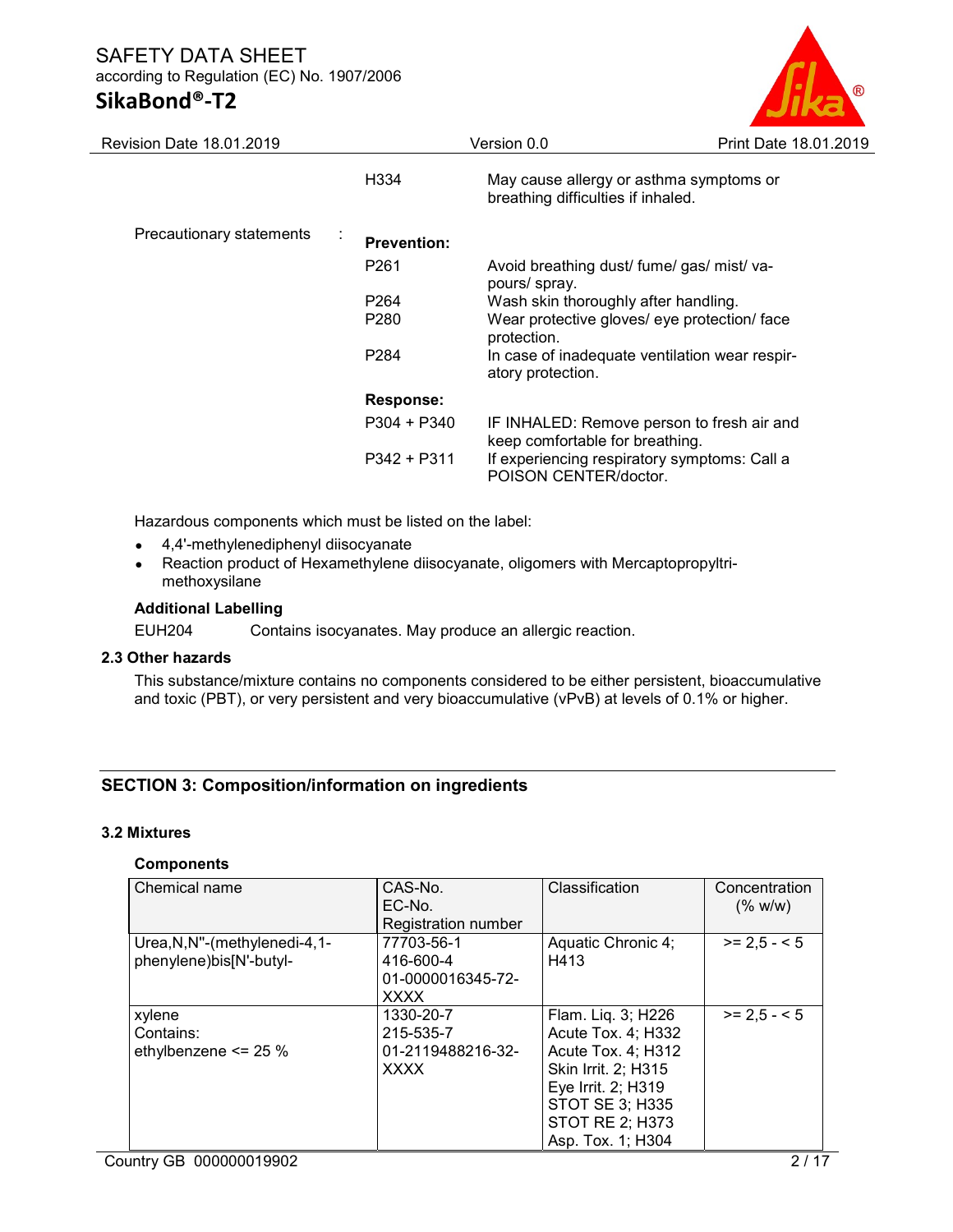### SAFETY DATA SHEET according to Regulation (EC) No. 1907/2006 SikaBond®-T2



| Revision Date 18.01.2019                                                                              | Version 0.0                                                                                        |                                                                                                                                                                                                                                                                      | Print Date 18.01.2019  |
|-------------------------------------------------------------------------------------------------------|----------------------------------------------------------------------------------------------------|----------------------------------------------------------------------------------------------------------------------------------------------------------------------------------------------------------------------------------------------------------------------|------------------------|
| Hydrocarbons, C9-C11, n-<br>alkanes, isoalkanes, cyclics, <2%<br>aromatics                            | Not Assigned<br>919-857-5<br>01-2119463258-33-<br>XXXX [corresponding<br>group CAS 64742-48-<br>91 | Flam. Liq. 3; H226<br>STOT SE 3; H336<br>Asp. Tox. 1; H304                                                                                                                                                                                                           | $>= 1 - 2.5$           |
| 4,4'-methylenediphenyl diisocya-<br>nate                                                              | 101-68-8<br>202-966-0<br>01-2119457014-47-<br><b>XXXX</b>                                          | Acute Tox. 4; H332<br>Eye Irrit. 2; H319<br>STOT SE 3; H335<br>Skin Irrit. 2; H315<br>Resp. Sens. 1; H334<br>Skin Sens. 1; H317<br>Carc. 2; H351<br>STOT RE 2; H373                                                                                                  | $>= 0.1 - 1$           |
| Reaction product of Hexameth-<br>ylene diisocyanate, oligomers with<br>Mercaptopropyltrimethoxysilane | 192526-20-8<br>924-669-1<br>01-2120768758-32-<br><b>XXXX</b>                                       | Skin Sens. 1A; H317<br>Aquatic Chronic 4;<br>H413                                                                                                                                                                                                                    | $>= 0.1 - 1$           |
| dibutyltin dichloride                                                                                 | 683-18-1<br>211-670-0<br>01-2119496066-31-<br><b>XXXX</b>                                          | Acute Tox. 3; H301<br>Acute Tox. 1; H330<br>Acute Tox. 4; H312<br>Skin Corr. 1B; H314<br>Eye Dam. 1; H318<br>Skin Sens. 1; H317<br>Muta. 2; H341<br>Repr. 1B; H360FD<br>STOT SE 1; H370<br>STOT RE 1; H372<br>Aquatic Acute 1;<br>H400<br>Aquatic Chronic 1;<br>H410 | $>= 0.01 - 5$<br>0,025 |

### SECTION 4: First aid measures

### 4.1 Description of first aid measures

| General advice          |   | Move out of dangerous area.<br>Consult a physician.<br>Show this safety data sheet to the doctor in attendance.                                                    |
|-------------------------|---|--------------------------------------------------------------------------------------------------------------------------------------------------------------------|
| If inhaled              | ٠ | Move to fresh air.<br>Consult a physician after significant exposure.                                                                                              |
| In case of skin contact |   | $\therefore$ Take off contaminated clothing and shoes immediately.<br>Wash off with soap and plenty of water.<br>If symptoms persist, call a physician.            |
| In case of eye contact  |   | Immediately flush eye(s) with plenty of water.<br>Remove contact lenses.<br>Keep eye wide open while rinsing.<br>If eye irritation persists, consult a specialist. |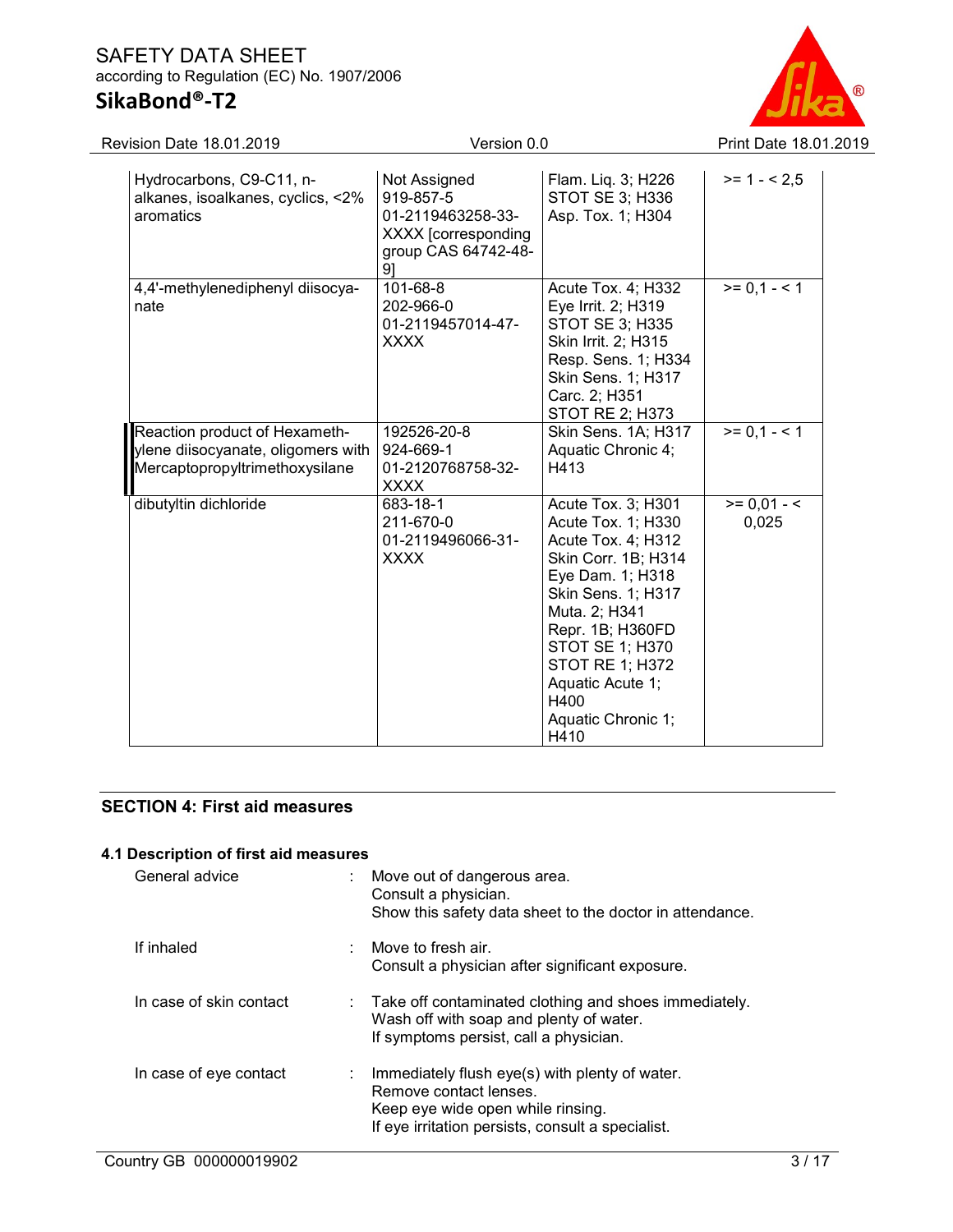## SikaBond®-T2



| Revision Date 18.01.2019 | Version 0.0                                                                                                                                                                                                                     | Print Date 18.01.2019 |
|--------------------------|---------------------------------------------------------------------------------------------------------------------------------------------------------------------------------------------------------------------------------|-----------------------|
| If swallowed             | Do not induce vomiting without medical advice.<br>Rinse mouth with water.<br>Do not give milk or alcoholic beverages.<br>Never give anything by mouth to an unconscious person.                                                 |                       |
|                          | 4.2 Most important symptoms and effects, both acute and delayed                                                                                                                                                                 |                       |
| Symptoms                 | Asthmatic appearance<br>Allergic reactions<br>Excessive lachrymation<br>Erythema<br>Dermatitis<br>See Section 11 for more detailed information on health effects<br>and symptoms.                                               |                       |
| <b>Risks</b>             | irritant effects<br>sensitising effects<br>Causes skin irritation.<br>May cause an allergic skin reaction.<br>Causes serious eye irritation.<br>May cause allergy or asthma symptoms or breathing difficul-<br>ties if inhaled. |                       |
|                          |                                                                                                                                                                                                                                 |                       |

### 4.3 Indication of any immediate medical attention and special treatment needed

|  | ⊺reatment |  |
|--|-----------|--|

Treatment : Treat symptomatically.

### SECTION 5: Firefighting measures

| 5.1 Extinguishing media                                   |                                                                                                                                          |
|-----------------------------------------------------------|------------------------------------------------------------------------------------------------------------------------------------------|
| Suitable extinguishing media :                            | In case of fire, use water/water spray/water jet/carbon diox-<br>ide/sand/foam/alcohol resistant foam/chemical powder for<br>extinction. |
| 5.2 Special hazards arising from the substance or mixture |                                                                                                                                          |
| ucts                                                      | Hazardous combustion prod- : No hazardous combustion products are known                                                                  |
| 5.3 Advice for firefighters                               |                                                                                                                                          |
| for firefighters                                          | Special protective equipment : In the event of fire, wear self-contained breathing apparatus.                                            |
| Further information                                       | Standard procedure for chemical fires.                                                                                                   |
| ОГОТІОН О. А. — : - : - : - 1 - - - 1 - - 1               |                                                                                                                                          |

### SECTION 6: Accidental release measures

### 6.1 Personal precautions, protective equipment and emergency procedures

|  | Personal precautions |  | Use personal protective equipment. |  |
|--|----------------------|--|------------------------------------|--|
|--|----------------------|--|------------------------------------|--|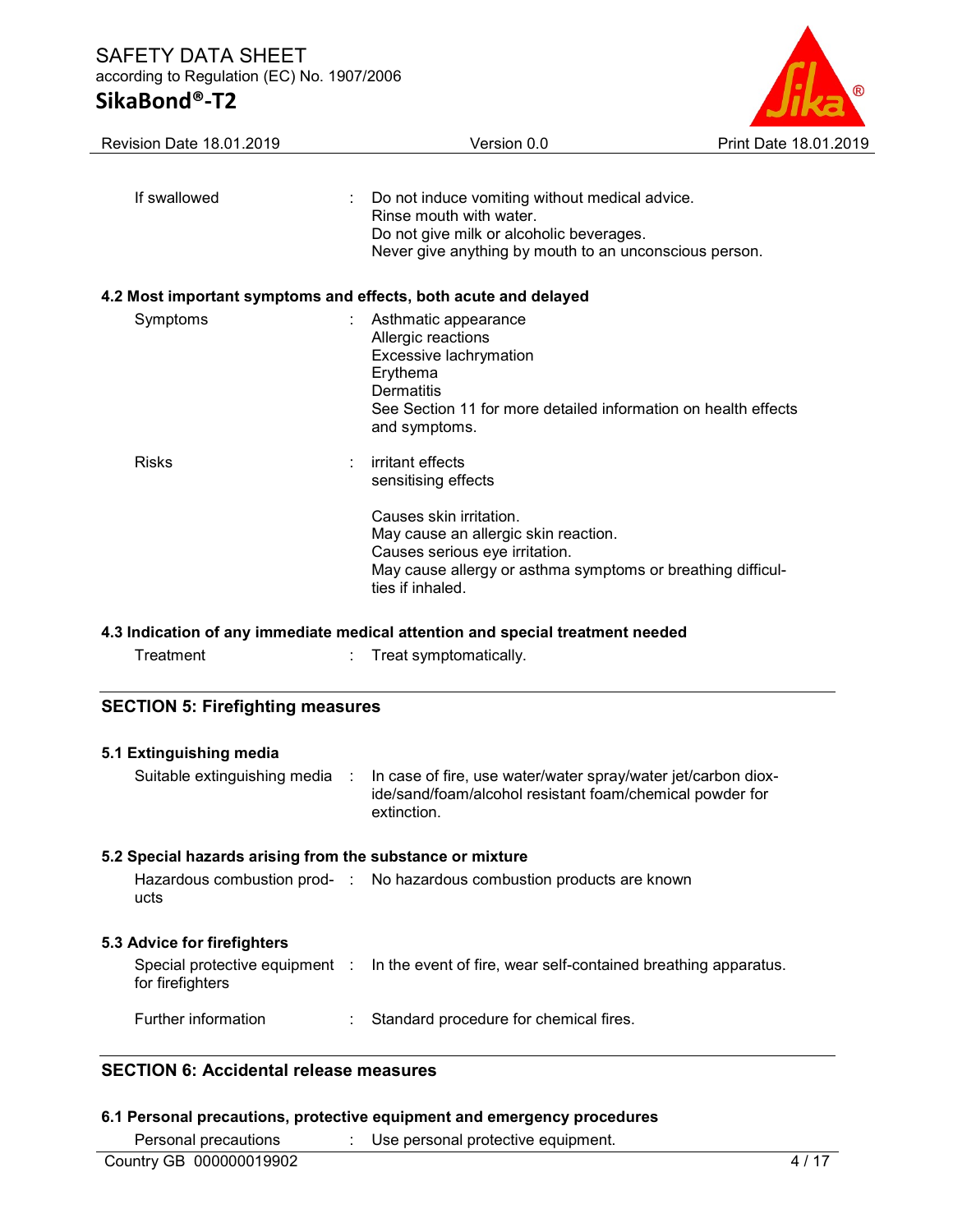| Revision Date 18.01.2019                                                            | Version 0.0                                                                                                                                                          | <b>Print Date 18.01.2019</b> |
|-------------------------------------------------------------------------------------|----------------------------------------------------------------------------------------------------------------------------------------------------------------------|------------------------------|
|                                                                                     | Deny access to unprotected persons.                                                                                                                                  |                              |
| <b>6.2 Environmental precautions</b><br>Environmental precautions                   | Do not flush into surface water or sanitary sewer system.<br>÷<br>If the product contaminates rivers and lakes or drains inform<br>respective authorities.           |                              |
| 6.3 Methods and material for containment and cleaning up<br>Methods for cleaning up | Soak up with inert absorbent material (e.g. sand, silica gel,<br>÷.<br>acid binder, universal binder, sawdust).<br>Keep in suitable, closed containers for disposal. |                              |
| 0.4 Defensos te ethen saetten                                                       |                                                                                                                                                                      |                              |

### 6.4 Reference to other sections

For personal protection see section 8.

### SECTION 7: Handling and storage

### 7.1 Precautions for safe handling

| Advice on safe handling                                          | Do not breathe vapours or spray mist.<br>Avoid exceeding the given occupational exposure limits (see<br>section 8).<br>Do not get in eyes, on skin, or on clothing.<br>For personal protection see section 8.<br>Persons with a history of skin sensitisation problems or asth-<br>ma, allergies, chronic or recurrent respiratory disease should<br>not be employed in any process in which this mixture is being<br>used.<br>Smoking, eating and drinking should be prohibited in the ap-<br>plication area.<br>Follow standard hygiene measures when handling chemical<br>products |
|------------------------------------------------------------------|---------------------------------------------------------------------------------------------------------------------------------------------------------------------------------------------------------------------------------------------------------------------------------------------------------------------------------------------------------------------------------------------------------------------------------------------------------------------------------------------------------------------------------------------------------------------------------------|
| Advice on protection against<br>÷<br>fire and explosion          | Normal measures for preventive fire protection.                                                                                                                                                                                                                                                                                                                                                                                                                                                                                                                                       |
| Hygiene measures                                                 | Handle in accordance with good industrial hygiene and safety<br>practice. When using do not eat or drink. When using do not<br>smoke. Wash hands before breaks and at the end of workday.                                                                                                                                                                                                                                                                                                                                                                                             |
| 7.2 Conditions for safe storage, including any incompatibilities |                                                                                                                                                                                                                                                                                                                                                                                                                                                                                                                                                                                       |
| Requirements for storage<br>÷<br>areas and containers            | Keep container tightly closed in a dry and well-ventilated<br>place. Store in accordance with local regulations.                                                                                                                                                                                                                                                                                                                                                                                                                                                                      |
| Further information on stor-<br>÷<br>age stability               | No decomposition if stored and applied as directed.                                                                                                                                                                                                                                                                                                                                                                                                                                                                                                                                   |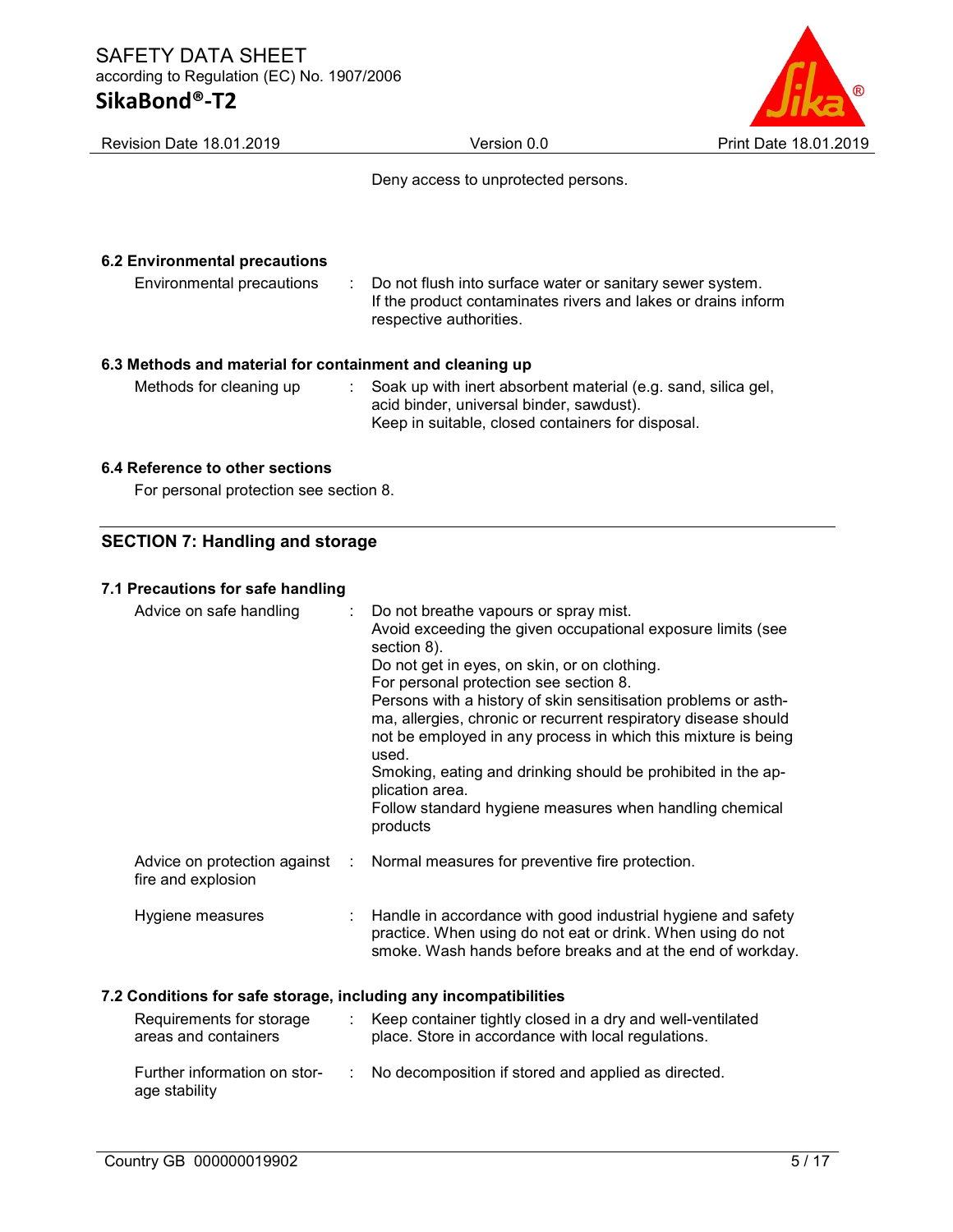## SAFETY DATA SHEET according to Regulation (EC) No. 1907/2006

### SikaBond®-T2



### 7.3 Specific end use(s)

Specific use(s) : Consult most current local Product Data Sheet prior to any use.

### SECTION 8: Exposure controls/personal protection

### 8.1 Control parameters

### Occupational Exposure Limits

| Components                          | CAS-No.   | Value type (Form<br>of exposure)                                                                                                                                                                                                                                                                                                                                                                                                                                                                                                                                                                                                                                                                                                                                                                                                                                                                                                                                                                                                                                                                                                                                                                                                                                                                                                                                                                                                                                                                                                                                                                                                                                                                                                                                                                                                                                                                                                                                                                                                             | Control parame-<br>ters <sup>*</sup> | Basis *    |
|-------------------------------------|-----------|----------------------------------------------------------------------------------------------------------------------------------------------------------------------------------------------------------------------------------------------------------------------------------------------------------------------------------------------------------------------------------------------------------------------------------------------------------------------------------------------------------------------------------------------------------------------------------------------------------------------------------------------------------------------------------------------------------------------------------------------------------------------------------------------------------------------------------------------------------------------------------------------------------------------------------------------------------------------------------------------------------------------------------------------------------------------------------------------------------------------------------------------------------------------------------------------------------------------------------------------------------------------------------------------------------------------------------------------------------------------------------------------------------------------------------------------------------------------------------------------------------------------------------------------------------------------------------------------------------------------------------------------------------------------------------------------------------------------------------------------------------------------------------------------------------------------------------------------------------------------------------------------------------------------------------------------------------------------------------------------------------------------------------------------|--------------------------------------|------------|
| xylene                              | 1330-20-7 | <b>STEL</b>                                                                                                                                                                                                                                                                                                                                                                                                                                                                                                                                                                                                                                                                                                                                                                                                                                                                                                                                                                                                                                                                                                                                                                                                                                                                                                                                                                                                                                                                                                                                                                                                                                                                                                                                                                                                                                                                                                                                                                                                                                  | 100 ppm<br>441 mg/m3                 | GB EH40    |
| Further information                 | toxicity. | Can be absorbed through skin. The assigned substances are those for<br>which there are concerns that dermal absorption will lead to systemic                                                                                                                                                                                                                                                                                                                                                                                                                                                                                                                                                                                                                                                                                                                                                                                                                                                                                                                                                                                                                                                                                                                                                                                                                                                                                                                                                                                                                                                                                                                                                                                                                                                                                                                                                                                                                                                                                                 |                                      |            |
|                                     |           | <b>TWA</b>                                                                                                                                                                                                                                                                                                                                                                                                                                                                                                                                                                                                                                                                                                                                                                                                                                                                                                                                                                                                                                                                                                                                                                                                                                                                                                                                                                                                                                                                                                                                                                                                                                                                                                                                                                                                                                                                                                                                                                                                                                   | 50 ppm<br>220 mg/m3                  | GB EH40    |
| Further information                 | toxicity. | Can be absorbed through skin. The assigned substances are those for<br>which there are concerns that dermal absorption will lead to systemic                                                                                                                                                                                                                                                                                                                                                                                                                                                                                                                                                                                                                                                                                                                                                                                                                                                                                                                                                                                                                                                                                                                                                                                                                                                                                                                                                                                                                                                                                                                                                                                                                                                                                                                                                                                                                                                                                                 |                                      |            |
|                                     |           | <b>TWA</b>                                                                                                                                                                                                                                                                                                                                                                                                                                                                                                                                                                                                                                                                                                                                                                                                                                                                                                                                                                                                                                                                                                                                                                                                                                                                                                                                                                                                                                                                                                                                                                                                                                                                                                                                                                                                                                                                                                                                                                                                                                   | 50 ppm<br>221 mg/m3                  | 2000/39/EC |
| Further information                 |           | Identifies the possibility of significant uptake through the skin, Indicative                                                                                                                                                                                                                                                                                                                                                                                                                                                                                                                                                                                                                                                                                                                                                                                                                                                                                                                                                                                                                                                                                                                                                                                                                                                                                                                                                                                                                                                                                                                                                                                                                                                                                                                                                                                                                                                                                                                                                                |                                      |            |
|                                     |           | <b>STEL</b>                                                                                                                                                                                                                                                                                                                                                                                                                                                                                                                                                                                                                                                                                                                                                                                                                                                                                                                                                                                                                                                                                                                                                                                                                                                                                                                                                                                                                                                                                                                                                                                                                                                                                                                                                                                                                                                                                                                                                                                                                                  | 100 ppm<br>442 mg/m3                 | 2000/39/EC |
| Further information                 |           | Identifies the possibility of significant uptake through the skin, Indicative                                                                                                                                                                                                                                                                                                                                                                                                                                                                                                                                                                                                                                                                                                                                                                                                                                                                                                                                                                                                                                                                                                                                                                                                                                                                                                                                                                                                                                                                                                                                                                                                                                                                                                                                                                                                                                                                                                                                                                |                                      |            |
| 4,4'-methylenediphenyl diisocyanate | 101-68-8  | <b>TWA</b>                                                                                                                                                                                                                                                                                                                                                                                                                                                                                                                                                                                                                                                                                                                                                                                                                                                                                                                                                                                                                                                                                                                                                                                                                                                                                                                                                                                                                                                                                                                                                                                                                                                                                                                                                                                                                                                                                                                                                                                                                                   | $0,02$ mg/m3<br>(NCO)                | GB EH40    |
| Further information                 |           | Substances that can cause occupational asthma (also known as<br>asthmagens and respiratory sensitisers) can induce a state of specific<br>airway hyper-responsiveness via an immunological, irritant or other<br>mechanism. Once the airways have become hyper-responsive, further<br>exposure to the substance, sometimes even to tiny quantities, may cause<br>respiratory symptoms. These symptoms can range in severity from a<br>runny nose to asthma. Not all workers who are exposed to a sensitiser<br>will become hyper-responsive and it is impossible to identify in advance<br>those who are likely to become hyper-responsive. 54 Substances that<br>can cause occupational asthma should be distinguished from substances<br>which may trigger the symptoms of asthma in people with pre-existing<br>airway hyper-responsiveness, but which do not include the disease them-<br>selves. The latter substances are not classified asthmagens or respiratory<br>sensitisers., Wherever it is reasonably practicable, exposure to substanc-<br>es that can cause occupational asthma should be prevented. Where this<br>is not possible, the primary aim is to apply adequate standards of control<br>to prevent workers from becoming hyper-responsive. For substances that<br>can cause occupational asthma, COSHH requires that exposure be re-<br>duced as low as is reasonably practicable. Activities giving rise to short-<br>term peak concentrations should receive particular attention when risk<br>management is being considered. Health surveillance is appropriate for<br>all employees exposed or liable to be exposed to a substance which may<br>cause occupational asthma and there should be appropriate consultation<br>with an occupational health professional over the degree of risk and level<br>of surveillance., Capable of causing occupational asthma., The 'Sen'<br>notation in the list of WELs has been assigned only to those substances<br>which may cause occupational asthma.<br><b>STEL</b> | $0,07$ mg/m3                         | GB EH40    |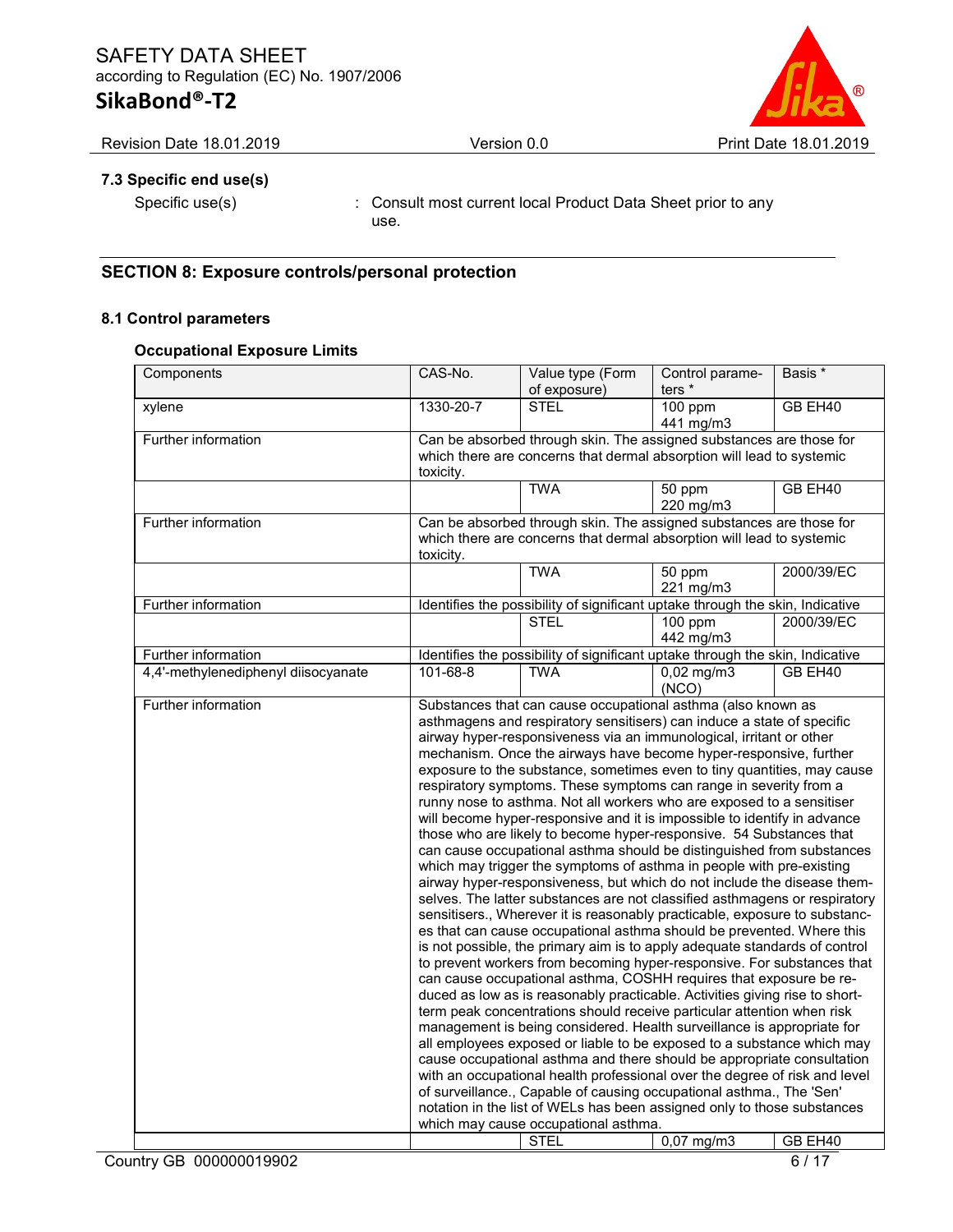### SAFETY DATA SHEET according to Regulation (EC) No. 1907/2006 SikaBond®-T2



Revision Date 18.01.2019 Version 0.0 Print Date 18.01.2019

\*The above mentioned values are in accordance with the legislation in effect at the date of the release of this safety data sheet.

### Biological occupational exposure limits

| Substance name                      | CAS-No.   | Control parame-<br>ters                                                          | Sampling time | <b>Basis</b> |
|-------------------------------------|-----------|----------------------------------------------------------------------------------|---------------|--------------|
| xylene                              | 1330-20-7 | methyl hippuric<br>acid: 650 Millimo-<br>les per mole Cre-<br>atinine<br>(Urine) | After shift   | GB EH40 BAT  |
| 4,4'-methylenediphenyl diisocyanate | 101-68-8  | urinary diamine<br>(Isocyanates): 1<br>umol/mol creati-<br>nine<br>(Urine)       | Post task     | GB EH40 BAT  |

### Derived No Effect Level (DNEL) according to Regulation (EC) No. 1907/2006:

| Substance name                                                                                                | End Use        | <b>Exposure routes</b> | Potential health effects      | Value                |
|---------------------------------------------------------------------------------------------------------------|----------------|------------------------|-------------------------------|----------------------|
| Reaction product of<br>Hexamethylene diisocy-<br>anate, oligomers with<br>Mercaptopropyltri-<br>methoxysilane | <b>Workers</b> | Inhalation             | Long-term systemic<br>effects | $1,7 \text{ mg/m}$ 3 |
|                                                                                                               | <b>Workers</b> | Dermal                 | Long-term systemic<br>effects | $4,7 \text{ mg/kg}$  |
|                                                                                                               | Consumers      | Inhalation             | Long-term systemic<br>effects | $0.3 \text{ mg/m}$   |
|                                                                                                               | Consumers      | Dermal                 | Long-term systemic<br>effects | $1,7$ mg/kg          |

### Predicted No Effect Concentration (PNEC) according to Regulation (EC) No. 1907/2006: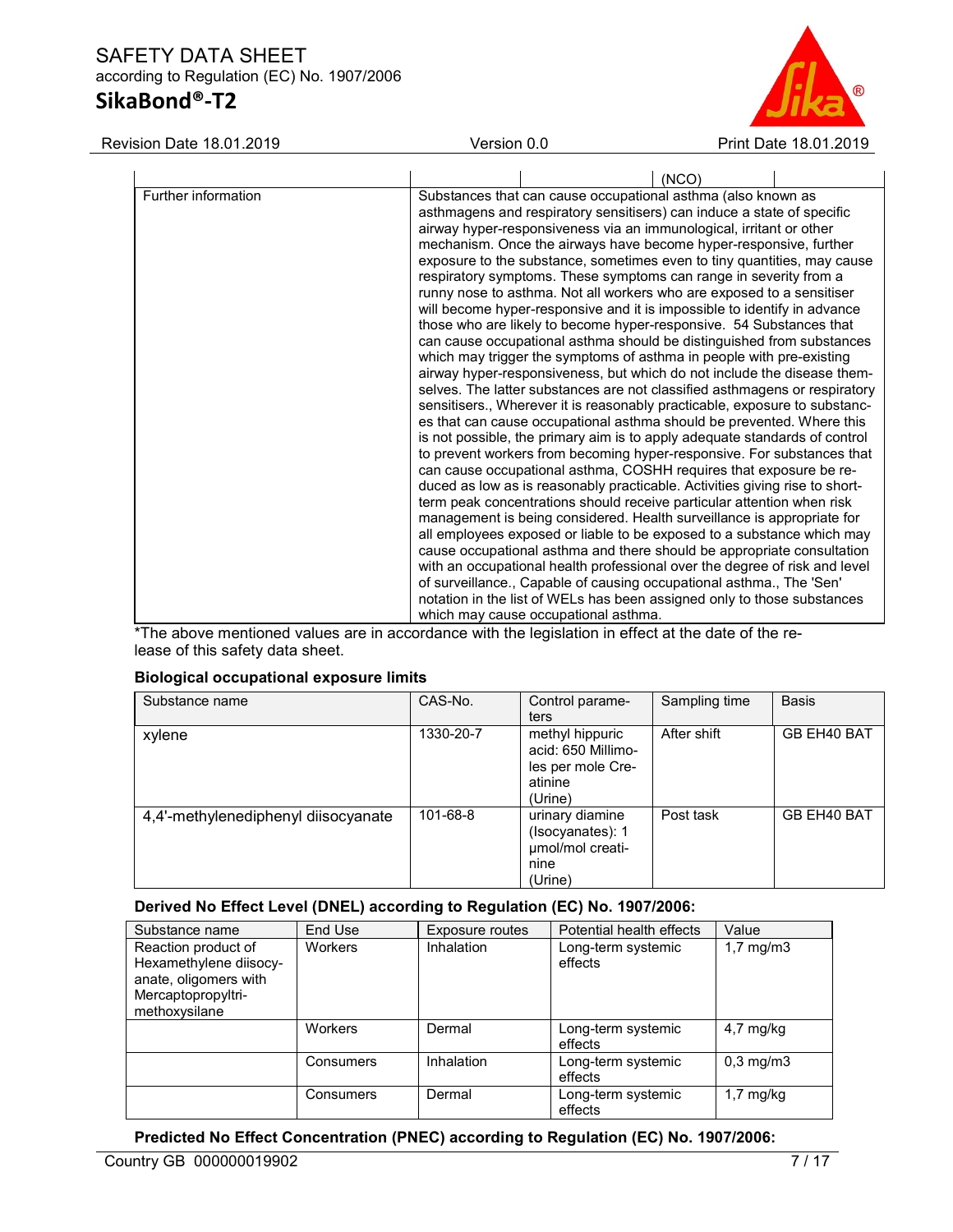

| Substance name                                                                                        | <b>Environmental Compartment</b> | Value        |
|-------------------------------------------------------------------------------------------------------|----------------------------------|--------------|
| Reaction product of Hexamethylene<br>diisocyanate, oligomers with Mercap-<br>topropyltrimethoxysilane | Fresh water                      | $0,1$ mg/l   |
|                                                                                                       | Intermittent use/release         | 1 mg/l       |
|                                                                                                       | Marine water                     | $0,01$ mg/l  |
|                                                                                                       | Intermittent use/release         | 1 mg/l       |
|                                                                                                       | Fresh water sediment             | 23,28 mg/kg  |
|                                                                                                       | Marine sediment                  | $2,33$ mg/kg |
|                                                                                                       | Sewage treatment plant           | $100$ mg/l   |
|                                                                                                       | Soil                             | 4,58 mg/kg   |

### 8.2 Exposure controls

### Personal protective equipment

| Eye protection                         | Safety glasses with side-shields conforming to EN166<br>Eye wash bottle with pure water                                                                                                                                                                                                                                                                                                                                                                                                                                                                                                                                                                                                                                                                                                                                                  |
|----------------------------------------|------------------------------------------------------------------------------------------------------------------------------------------------------------------------------------------------------------------------------------------------------------------------------------------------------------------------------------------------------------------------------------------------------------------------------------------------------------------------------------------------------------------------------------------------------------------------------------------------------------------------------------------------------------------------------------------------------------------------------------------------------------------------------------------------------------------------------------------|
| Hand protection                        | : Chemical-resistant, impervious gloves complying with an ap-<br>proved standard must be worn at all times when handling<br>chemical products. Reference number EN 374. Follow manu-<br>facturer specifications.                                                                                                                                                                                                                                                                                                                                                                                                                                                                                                                                                                                                                         |
|                                        | Suitable for short time use or protection against splashes:<br>Butyl rubber/nitrile rubber gloves (0,4 mm)<br>Contaminated gloves should be removed.<br>Suitable for permanent exposure:<br>Viton gloves (0.4 mm),<br>breakthrough time > 30 min.                                                                                                                                                                                                                                                                                                                                                                                                                                                                                                                                                                                        |
| Skin and body protection               | Protective clothing (e.g. Safety shoes acc. to EN ISO 20345,<br>long-sleeved working clothing, long trousers). Rubber aprons<br>and protective boots are additionaly recommended for mixing<br>and stirring work.                                                                                                                                                                                                                                                                                                                                                                                                                                                                                                                                                                                                                        |
| Respiratory protection                 | Respirator selection must be based on known or anticipated<br>exposure levels, the hazards of the product and the safe work-<br>ing limits of the selected respirator.<br>Use a properly fitted NIOSH approved air-purifying or air-fed<br>respirator complying with an approved standard if a risk as-<br>sessment indicates this is necessary.<br>organic vapor filter (Type A)<br>A1: < 1000 ppm; A2: < 5000 ppm; A3: < 10000 ppm<br>Ensure adequate ventilation. This can be achieved by local<br>exhaust extraction or by general ventilation. (EN 689 - Meth-<br>ods for determining inhalation exposure). This applies in par-<br>ticular to the mixing / stirring area. In case this is not sufficent<br>to keep the concentrations under the occupational exposure<br>limits then respiration protection measures must be used. |
| <b>Environmental exposure controls</b> |                                                                                                                                                                                                                                                                                                                                                                                                                                                                                                                                                                                                                                                                                                                                                                                                                                          |

General advice : Do not flush into surface water or sanitary sewer system. If the product contaminates rivers and lakes or drains inform respective authorities.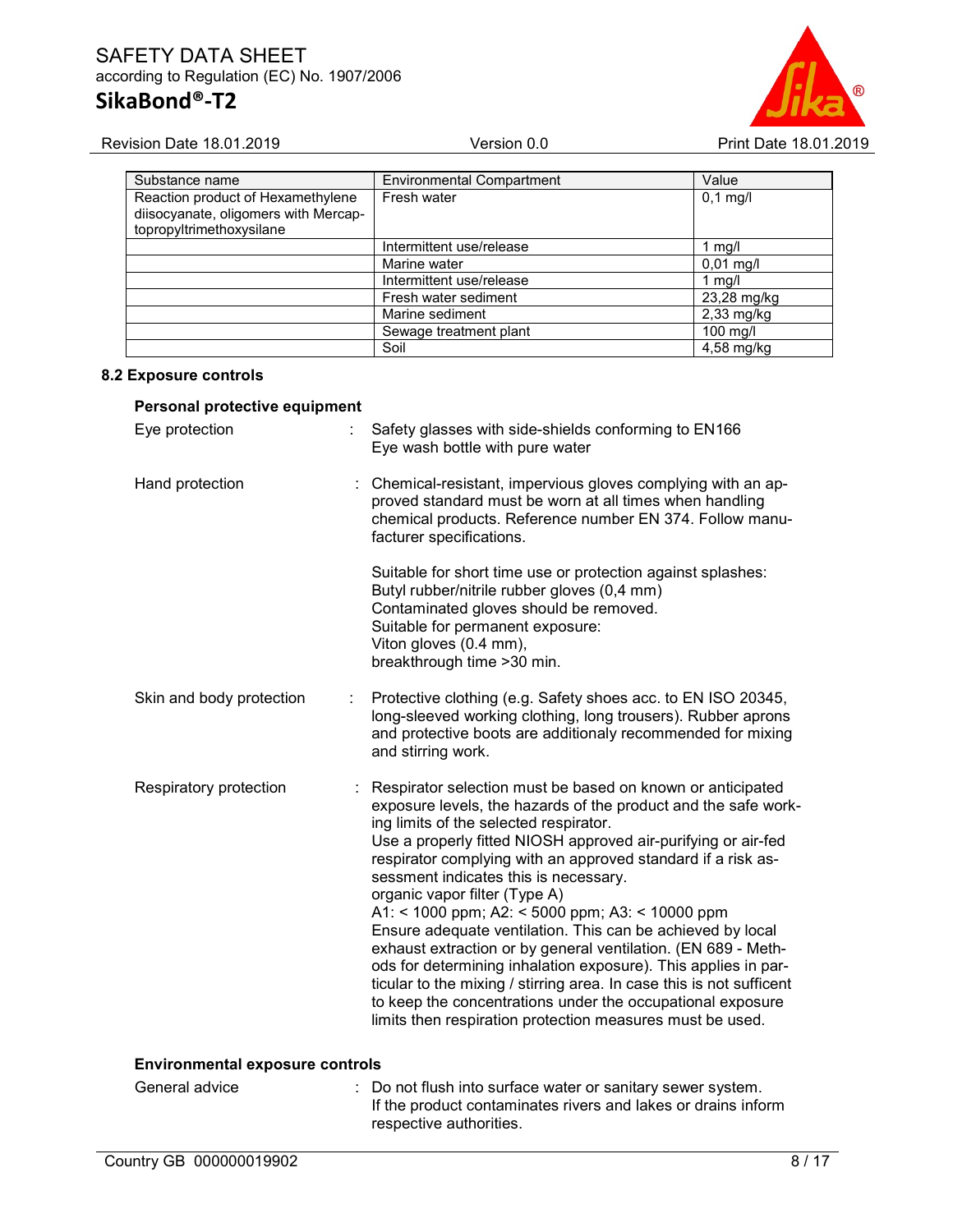

### SECTION 9: Physical and chemical properties

### 9.1 Information on basic physical and chemical properties

| Appearance                                                              | t.                        | paste                           |
|-------------------------------------------------------------------------|---------------------------|---------------------------------|
| Colour                                                                  |                           | various                         |
| Odour                                                                   |                           | characteristic                  |
| <b>Odour Threshold</b>                                                  |                           | No data available               |
| рH                                                                      | t.                        | Not applicable                  |
| Melting point/range / Freezing : No data available<br>point             |                           |                                 |
| Boiling point/boiling range                                             | t.                        | No data available               |
| Flash point                                                             |                           | ca. 80 °C<br>Method: closed cup |
| Evaporation rate                                                        | $\ddot{\cdot}$            | No data available               |
| Flammability (solid, gas)                                               | t.                        | No data available               |
| Upper explosion limit / Upper : No data available<br>flammability limit |                           |                                 |
| Lower explosion limit / Lower : No data available<br>flammability limit |                           |                                 |
| Vapour pressure                                                         | $\ddot{\phantom{a}}$      | 0,01 hPa                        |
| Relative vapour density                                                 | ÷.                        | No data available               |
| Density                                                                 | ÷                         | ca. 1,21 g/cm3 (20 °C)          |
| Solubility(ies)<br>Water solubility                                     | $\mathbb{Z}^{\mathbb{Z}}$ | insoluble                       |
| Solubility in other solvents                                            |                           | : No data available             |
| Partition coefficient: n-<br>octanol/water                              | ÷                         | No data available               |
| Auto-ignition temperature                                               | ÷.                        | No data available               |
| Decomposition temperature                                               |                           | : No data available             |
| Viscosity<br>Viscosity, dynamic                                         | t.                        | No data available               |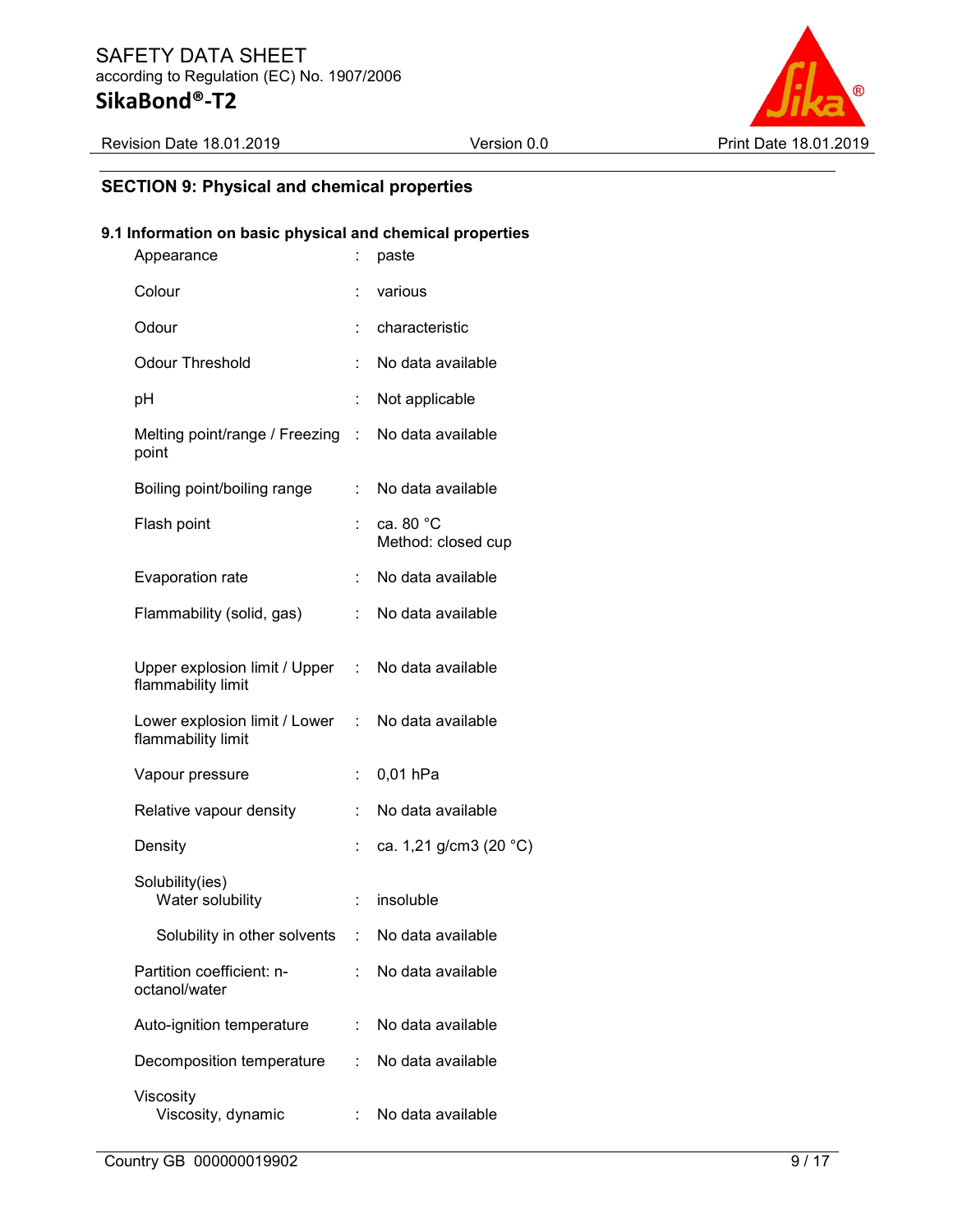### SAFETY DATA SHEET according to Regulation (EC) No. 1907/2006

### SikaBond®-T2



|                                             | Version 0.0            | Print Date 18.01.2019                                                                      |  |
|---------------------------------------------|------------------------|--------------------------------------------------------------------------------------------|--|
|                                             | $>$ 20,5 mm2/s (40 °C) |                                                                                            |  |
|                                             | No data available      |                                                                                            |  |
| No data available                           |                        |                                                                                            |  |
| 9.2 Other information<br>No data available  |                        |                                                                                            |  |
| <b>SECTION 10: Stability and reactivity</b> |                        |                                                                                            |  |
|                                             |                        |                                                                                            |  |
|                                             |                        | $\mathcal{L}_{\mathcal{A}}$<br>No dangerous reaction known under conditions of normal use. |  |

### 10.2 Chemical stability

The product is chemically stable.

### 10.3 Possibility of hazardous reactions

Hazardous reactions : No hazards to be specially mentioned.

### 10.4 Conditions to avoid

| Conditions to avoid | Avoid moisture. |
|---------------------|-----------------|
|---------------------|-----------------|

### 10.5 Incompatible materials

Materials to avoid : No data available

### 10.6 Hazardous decomposition products

No decomposition if stored and applied as directed.

### SECTION 11: Toxicological information

### 11.1 Information on toxicological effects

### Acute toxicity

Not classified based on available information.

### Components:

| xylene:                                                              |  |                                     |  |  |
|----------------------------------------------------------------------|--|-------------------------------------|--|--|
| Acute oral toxicity                                                  |  | : LD50 Oral (Rat): 3.523 mg/kg      |  |  |
| Acute dermal toxicity                                                |  | : LD50 Dermal (Rabbit): 1.700 mg/kg |  |  |
| Hydrocarbons, C9-C11, n-alkanes, isoalkanes, cyclics, <2% aromatics: |  |                                     |  |  |
| Acute oral toxicity                                                  |  | : LD50 Oral (Rat): > 5.000 mg/kg    |  |  |
| Acute dermal toxicity                                                |  | LD50 Dermal (Rabbit): 3.160 mg/kg   |  |  |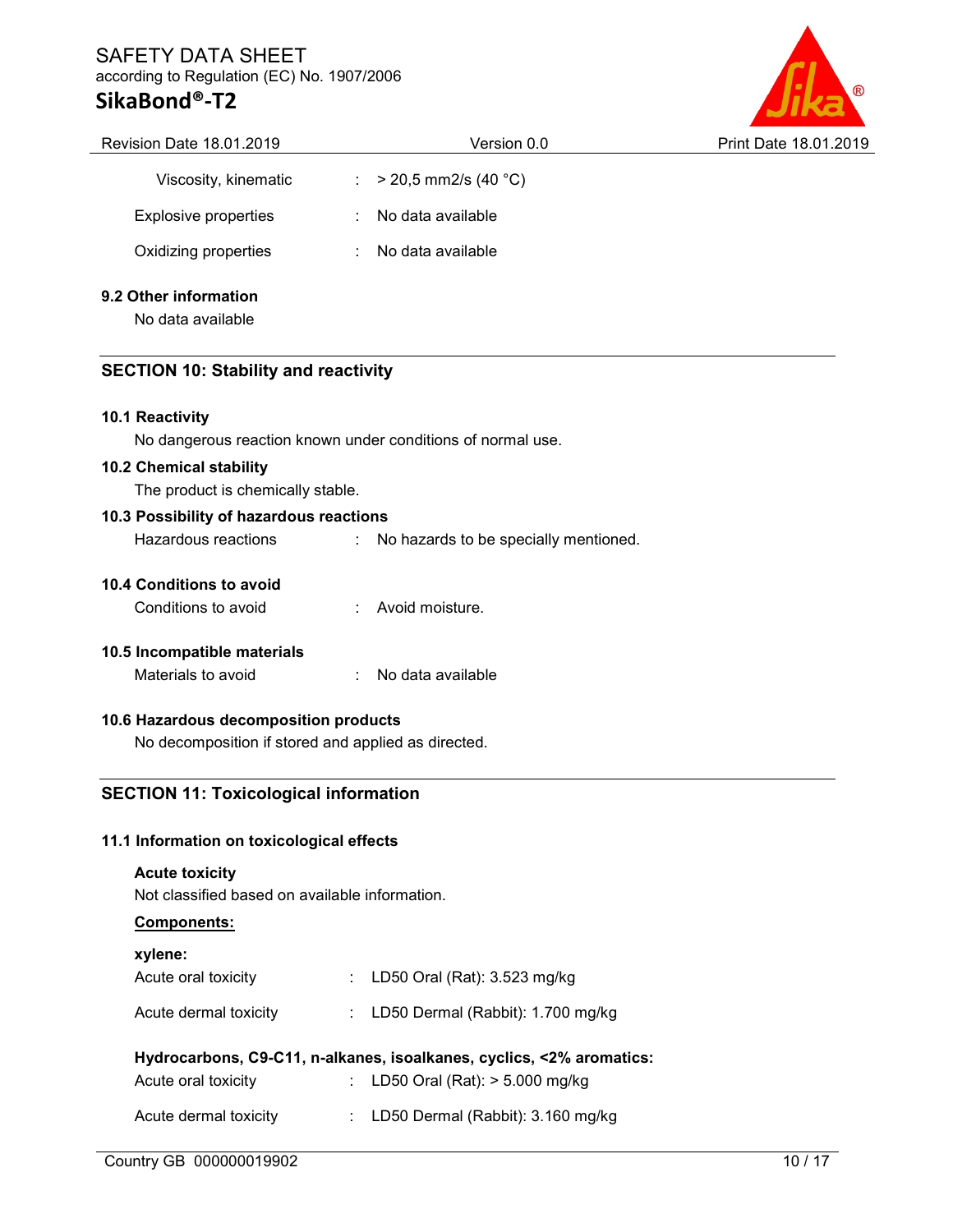

| Revision Date 18.01.2019                                                          | Version 0.0                                                                                 | Print Date 18.01.2019 |
|-----------------------------------------------------------------------------------|---------------------------------------------------------------------------------------------|-----------------------|
| 4,4'-methylenediphenyl diisocyanate:                                              |                                                                                             |                       |
| Acute inhalation toxicity                                                         | Acute toxicity estimate: 1,5 mg/l<br>Test atmosphere: dust/mist<br>Method: Expert judgement |                       |
| ysilane:                                                                          | Reaction product of Hexamethylene diisocyanate, oligomers with Mercaptopropyltrimethox-     |                       |
| Acute oral toxicity                                                               | LD50 Oral (Rat): > 2.000 mg/kg<br>Method: OECD Test Guideline 423                           |                       |
| Acute dermal toxicity                                                             | LD50 Dermal (Rat): $>$ 2.000 mg/kg<br>Method: OECD Test Guideline 402                       |                       |
| dibutyltin dichloride:                                                            |                                                                                             |                       |
| Acute oral toxicity                                                               | LD50 Oral (Rat): 219 mg/kg                                                                  |                       |
| Acute dermal toxicity                                                             | Acute toxicity estimate: 1.100 mg/kg<br>Method: Converted acute toxicity point estimate     |                       |
| <b>Skin corrosion/irritation</b><br>Causes skin irritation.                       |                                                                                             |                       |
| Serious eye damage/eye irritation<br>Causes serious eye irritation.               |                                                                                             |                       |
| Respiratory or skin sensitisation                                                 |                                                                                             |                       |
| <b>Skin sensitisation</b><br>May cause an allergic skin reaction.                 |                                                                                             |                       |
| <b>Respiratory sensitisation</b>                                                  | May cause allergy or asthma symptoms or breathing difficulties if inhaled.                  |                       |
| <b>Germ cell mutagenicity</b><br>Not classified based on available information.   |                                                                                             |                       |
| Carcinogenicity<br>Not classified based on available information.                 |                                                                                             |                       |
| <b>Reproductive toxicity</b><br>Not classified based on available information.    |                                                                                             |                       |
| <b>STOT - single exposure</b><br>Not classified based on available information.   |                                                                                             |                       |
| <b>STOT - repeated exposure</b><br>Not classified based on available information. |                                                                                             |                       |
| <b>Aspiration toxicity</b><br>Not classified based on available information.      |                                                                                             |                       |
|                                                                                   |                                                                                             |                       |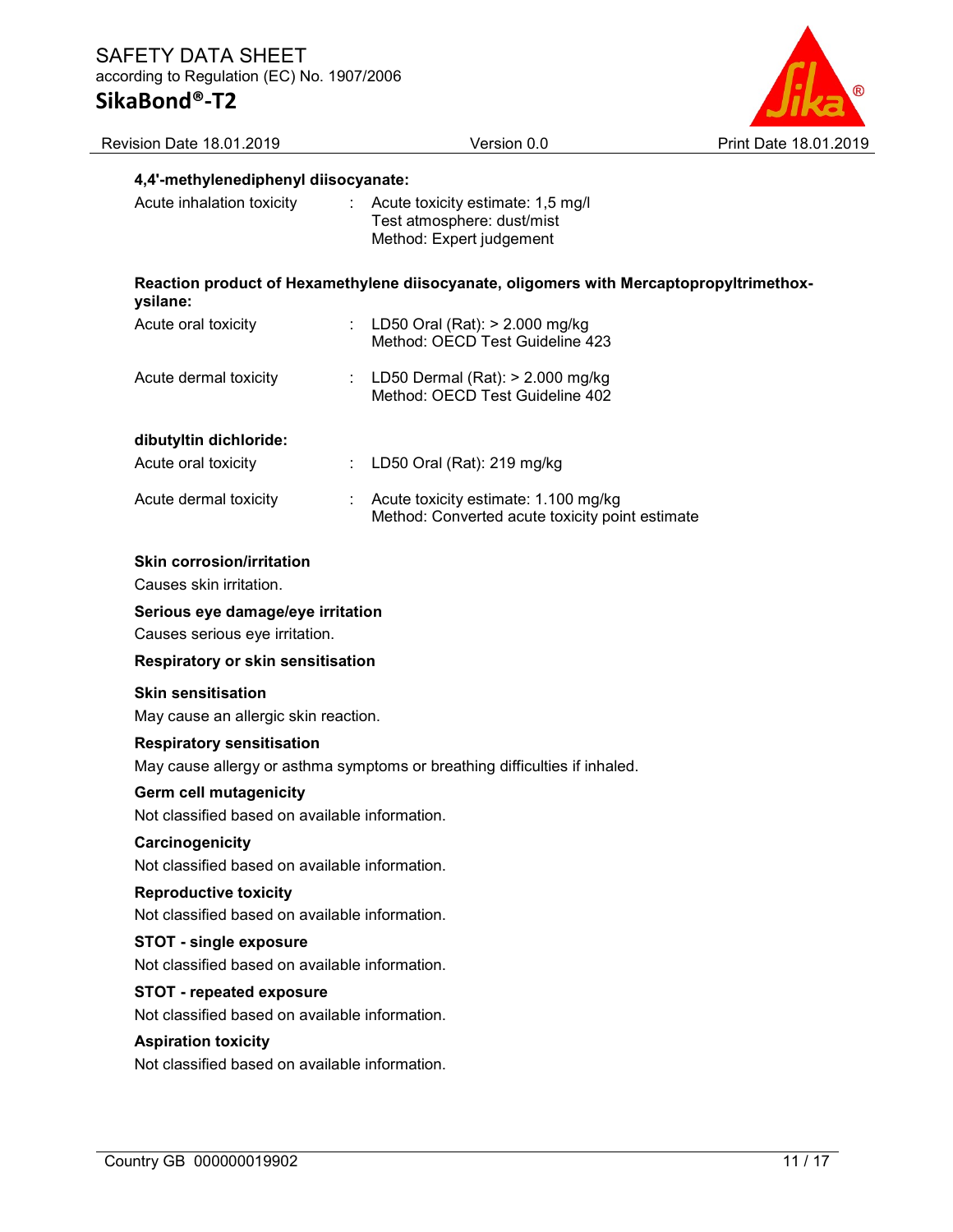Revision Date 18.01.2019 Version 0.0 Print Date 18.01.2019



### SECTION 12: Ecological information

### 12.1 Toxicity

### Components:

| Urea, N, N"-(methylenedi-4, 1-phenylene) bis[N'-butyl-:  |           |                                                                                                                      |  |  |
|----------------------------------------------------------|-----------|----------------------------------------------------------------------------------------------------------------------|--|--|
| Toxicity to fish                                         |           | LC50 (Brachydanio rerio (zebrafish)): > 250 mg/l<br>Exposure time: 96 h                                              |  |  |
| Toxicity to daphnia and other :<br>aquatic invertebrates |           | EC50 (Daphnia magna (Water flea)): > 100 mg/l<br>Exposure time: 48 h                                                 |  |  |
| Toxicity to algae                                        |           | EC50 (Raphidocelis subcapitata (freshwater green alga)): ><br>100 mg/l<br>Exposure time: 72 h                        |  |  |
| xylene:                                                  |           |                                                                                                                      |  |  |
| Toxicity to fish                                         |           | LC50 (Oncorhynchus mykiss (rainbow trout)): 3,3 mg/l<br>Exposure time: 96 h                                          |  |  |
|                                                          |           | Hydrocarbons, C9-C11, n-alkanes, isoalkanes, cyclics, <2% aromatics:                                                 |  |  |
|                                                          |           | Toxicity to daphnia and other : EC50 (Daphnia magna (Water flea)): > 1.000 mg/l                                      |  |  |
| aquatic invertebrates                                    |           | Exposure time: 48 h                                                                                                  |  |  |
|                                                          |           | Reaction product of Hexamethylene diisocyanate, oligomers with Mercaptopropyltrimethoxysilane:                       |  |  |
| Toxicity to fish                                         |           | LC50 (Brachydanio rerio (zebrafish)): > 100 mg/l<br>Exposure time: 96 h<br>Method: OECD Test Guideline 203           |  |  |
| Toxicity to daphnia and other :                          |           | EC50 (Daphnia magna (Water flea)): > 100 mg/l                                                                        |  |  |
| aquatic invertebrates                                    |           | Exposure time: 48 h                                                                                                  |  |  |
|                                                          |           | Method: OECD Test Guideline 202                                                                                      |  |  |
| Toxicity to algae                                        |           | EC50 (Pseudokirchneriella subcapitata (algae)): > 100 mg/l<br>Exposure time: 72 h<br>Method: OECD Test Guideline 201 |  |  |
| dibutyltin dichloride:                                   |           |                                                                                                                      |  |  |
| Toxicity to daphnia and other :                          |           | EC50 (Daphnia (water flea)): 1,4 mg/l                                                                                |  |  |
| aquatic invertebrates                                    |           | Exposure time: 48 h                                                                                                  |  |  |
| M-Factor (Acute aquatic tox-<br>icity)                   | $\cdot$ : | 10                                                                                                                   |  |  |
| M-Factor (Chronic aquatic<br>toxicity)                   |           | 10                                                                                                                   |  |  |

12.2 Persistence and degradability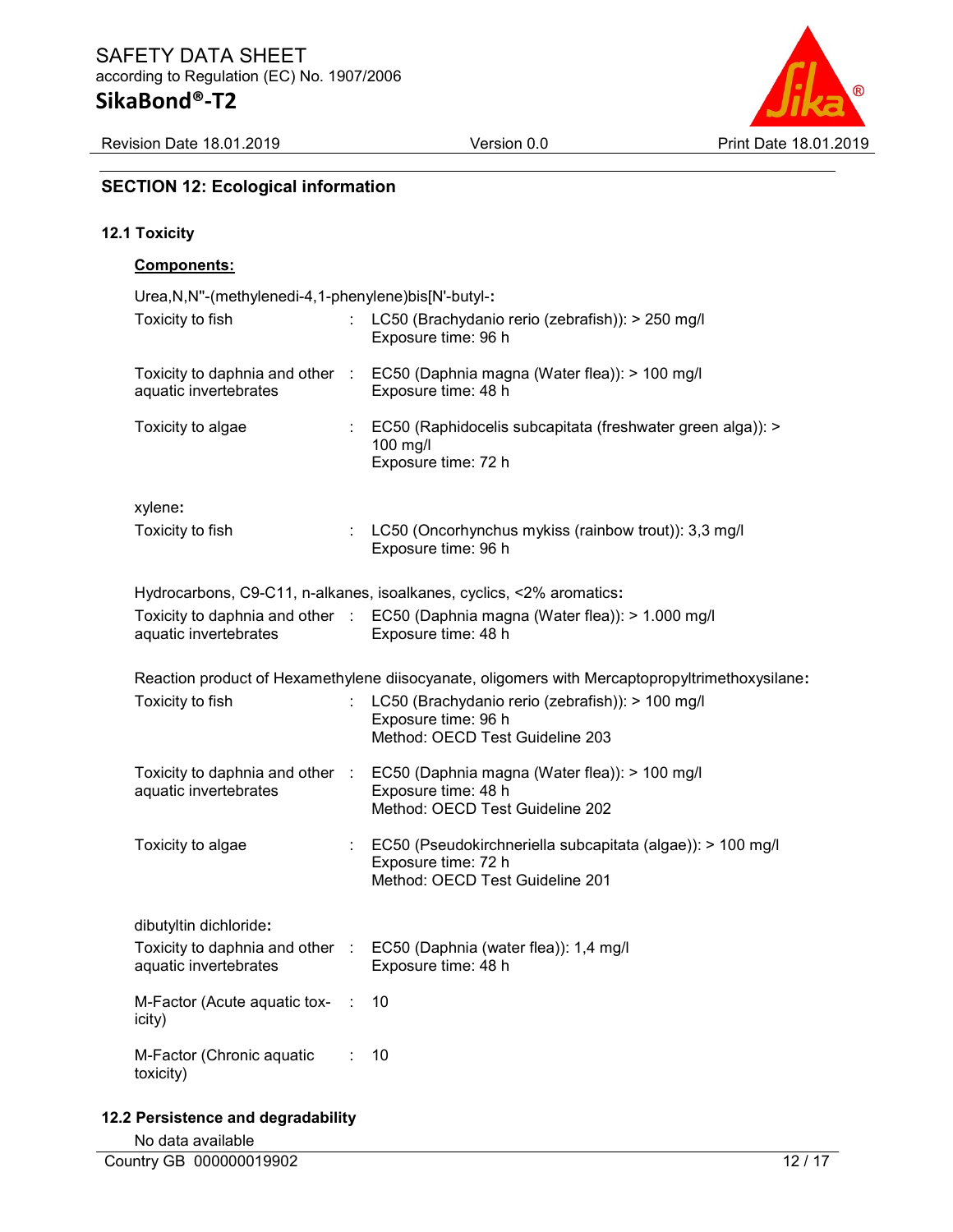# SikaBond®-T2

te 18.01.2019

| Revision Date 18.01.2019                                  | Version 0.0                                                                                                                                                                                                   | Print Date |
|-----------------------------------------------------------|---------------------------------------------------------------------------------------------------------------------------------------------------------------------------------------------------------------|------------|
| 12.3 Bioaccumulative potential<br>No data available       |                                                                                                                                                                                                               |            |
| 12.4 Mobility in soil<br>No data available                |                                                                                                                                                                                                               |            |
| 12.5 Results of PBT and vPvB assessment                   |                                                                                                                                                                                                               |            |
| <b>Product:</b><br>Assessment                             | This substance/mixture contains no components considered<br>to be either persistent, bioaccumulative and toxic (PBT), or<br>very persistent and very bioaccumulative (vPvB) at levels of<br>$0.1\%$ or higher |            |
| 12.6 Other adverse effects                                |                                                                                                                                                                                                               |            |
| <b>Product:</b><br>Additional ecological infor-<br>mation | $\therefore$ There is no data available for this product.                                                                                                                                                     |            |

### SECTION 13: Disposal considerations

### 13.1 Waste treatment methods

| Product                  | way. | The generation of waste should be avoided or minimized<br>wherever possible.<br>Empty containers or liners may retain some product residues.<br>This material and its container must be disposed of in a safe<br>Dispose of surplus and non-recyclable products via a licensed<br>waste disposal contractor.<br>Disposal of this product, solutions and any by-products should<br>at all times comply with the requirements of environmental<br>protection and waste disposal legislation and any regional<br>local authority requirements.<br>Avoid dispersal of spilled material and runoff and contact with<br>soil, waterways, drains and sewers. |
|--------------------------|------|-------------------------------------------------------------------------------------------------------------------------------------------------------------------------------------------------------------------------------------------------------------------------------------------------------------------------------------------------------------------------------------------------------------------------------------------------------------------------------------------------------------------------------------------------------------------------------------------------------------------------------------------------------|
| European Waste Catalogue |      | $\therefore$ 08 04 09* waste adhesives and sealants containing organic<br>solvents or other dangerous substances                                                                                                                                                                                                                                                                                                                                                                                                                                                                                                                                      |
| Contaminated packaging   |      | $\therefore$ 15 01 10 <sup>*</sup> packaging containing residues of or contaminated<br>by dangerous substances                                                                                                                                                                                                                                                                                                                                                                                                                                                                                                                                        |

### SECTION 14: Transport information

### 14.1 UN number

Not regulated as a dangerous good

### 14.2 UN proper shipping name

Not regulated as a dangerous good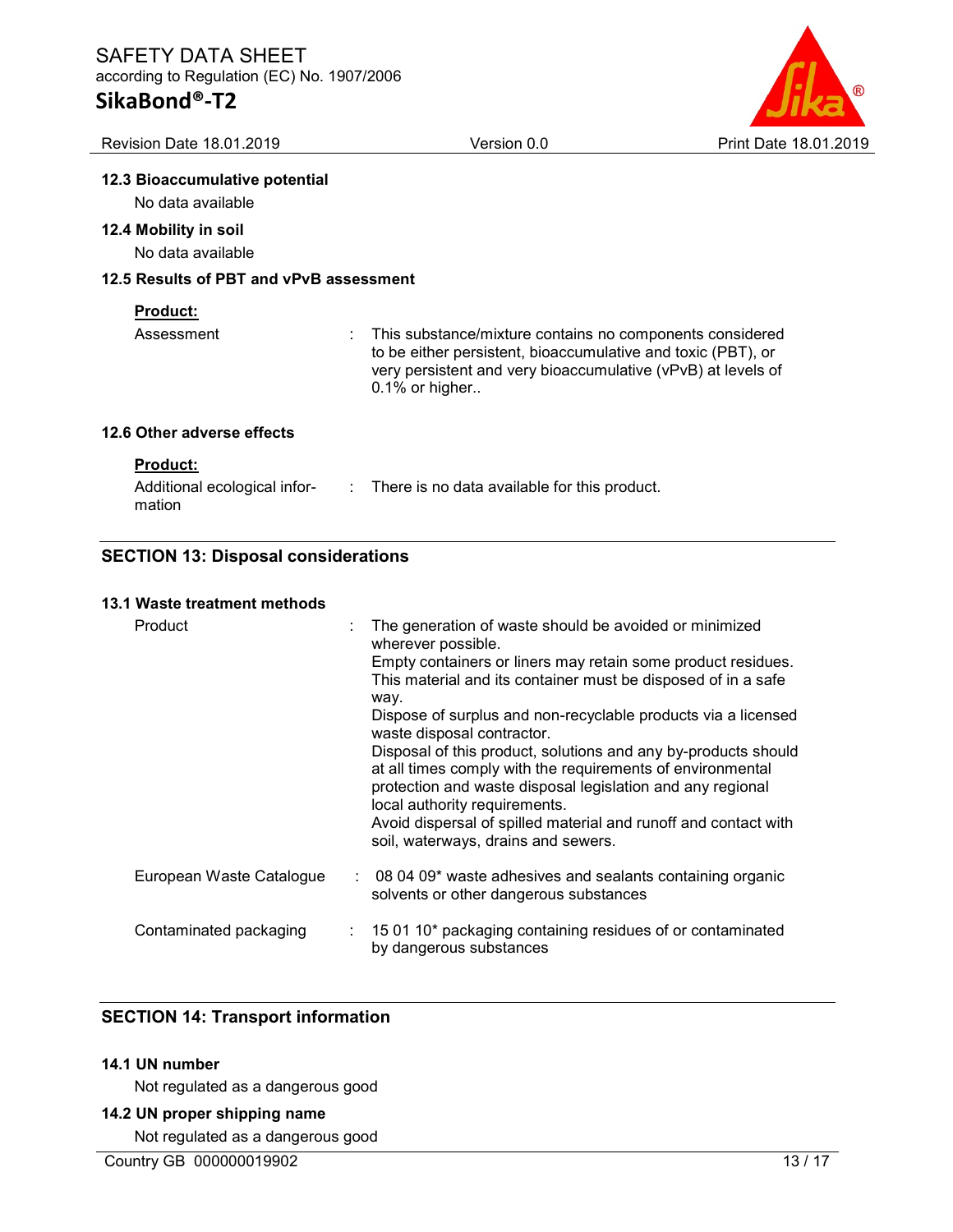# SikaBond®-T2



# 14.3 Transport hazard class(es)

Not regulated as a dangerous good

### 14.4 Packing group

Not regulated as a dangerous good

### 14.5 Environmental hazards

Not regulated as a dangerous good

### 14.6 Special precautions for user Not applicable

### 14.7 Transport in bulk according to Annex II of Marpol and the IBC Code

Not applicable for product as supplied.

### SECTION 15: Regulatory information

#### 15.1 Safety, health and environmental regulations/legislation specific for the substance or mixture International Chemical Weapons Convention (CWC) Schedules of Toxic Chemicals and Precursors : Not applicable REACH - Candidate List of Substances of Very High Concern for Authorisation (Article 59). : None of the components are listed  $(=> 0.1 \%).$ REACH - List of substances subject to authorisation (Annex XIV) : Not applicable Regulation (EC) No 1005/2009 on substances that deplete the ozone layer Not applicable Regulation (EC) No 850/2004 on persistent organic pollutants : Not applicable Regulation (EC) No 649/2012 of the European Parliament and the Council concerning the export and import of dangerous chemicals : Not applicable REACH - Restrictions on the manufacture, placing on the market and use of certain dangerous substances, preparations and articles (Annex XVII) : Conditions of restriction for the following entries should be considered: Number on list 3 1,2-Benzenedicarboxylic acid, di-C9- 11-branched alkyl esters, C10-rich (Number on list 52) 4,4'-methylenediphenyl diisocyanate (Number on list 56) REACH Information: All substances contained in our Products are - registered by our upstream suppliers, and/or - registered by us, and/or - excluded from the regulation, and/or - exempted from the registration.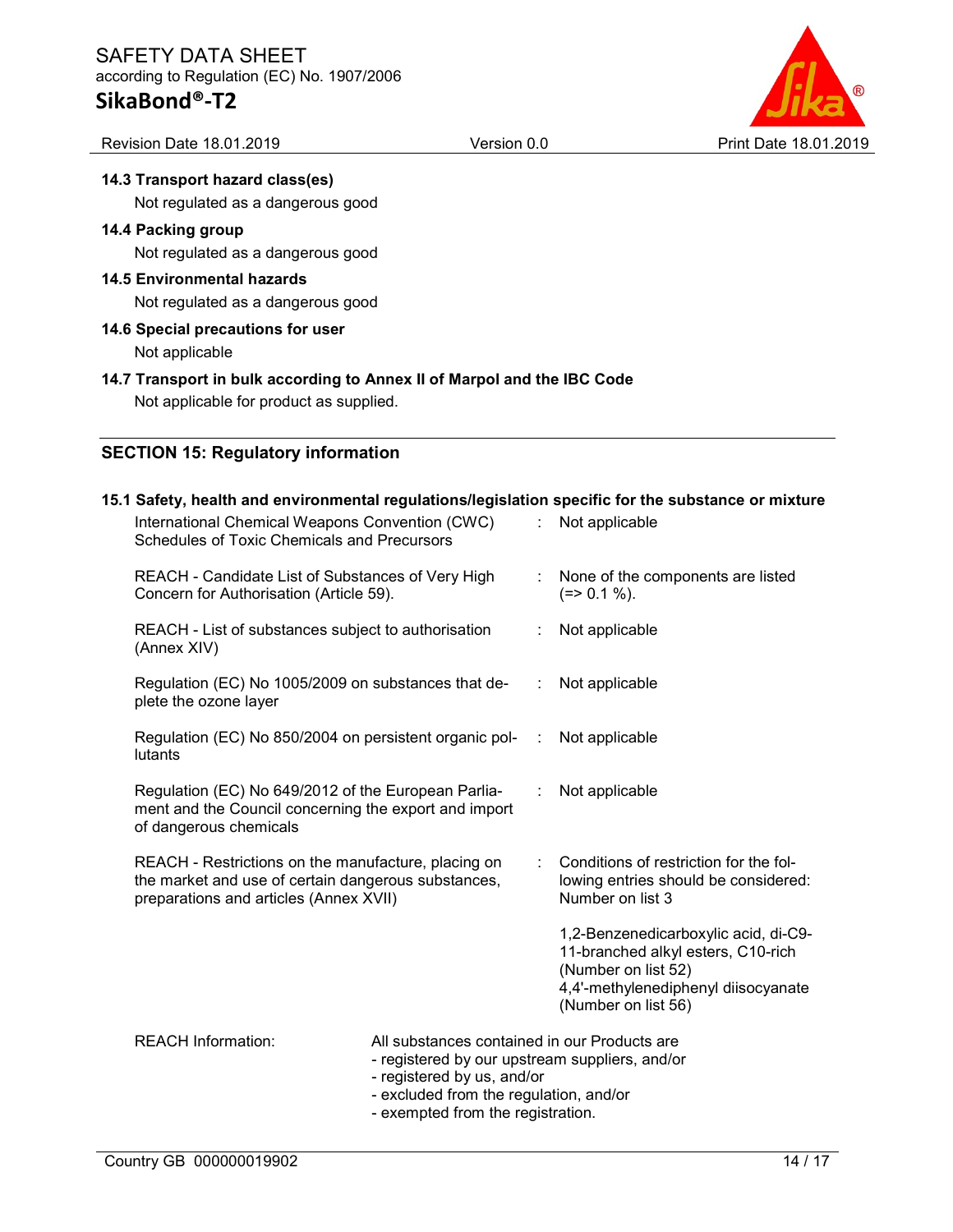

Revision Date 18.01.2019 Version 0.0 Print Date 18.01.2019

Seveso III: Directive 2012/18/EU of the European Parliament and of the Council on the control of major-accident hazards involving dangerous substances. Not applicable

| Volatile organic compounds | : Law on the incentive tax for volatile organic compounds<br>(VOCV)<br>Volatile organic compounds (VOC) content: 4,19 %                                               |
|----------------------------|-----------------------------------------------------------------------------------------------------------------------------------------------------------------------|
|                            | Directive 2010/75/EU of 24 November 2010 on industrial<br>emissions (integrated pollution prevention and control)<br>Volatile organic compounds (VOC) content: 4,19 % |

If other regulatory information applies that is not already provided elsewhere in the Safety Data Sheet, then it is described in this subsection.

| Health, safety and environ-   | : Environmental Protection Act 1990 & Subsidiary Regulations |
|-------------------------------|--------------------------------------------------------------|
| mental regulation/legislation | Health and Safety at Work Act 1974 & Subsidiary Regulations  |
| specific for the substance or | Control of Substances Hazardous to Health Regulations        |
| mixture:                      | (COSHH)                                                      |
|                               | May be subject to the Control of Major Accident Hazards      |
|                               | Regulations (COMAH), and amendments.                         |

#### Other regulations:

Take note of Directive 92/85/EEC regarding maternity protection or stricter national regulations, where applicable.

### 15.2 Chemical safety assessment

No Chemical Safety Assessment has been carried out for this mixture by the supplier.

### SECTION 16: Other information

#### Full text of H-Statements

| H <sub>226</sub>  | : Flammable liquid and vapour.                              |
|-------------------|-------------------------------------------------------------|
| H <sub>301</sub>  | Toxic if swallowed.                                         |
| H <sub>304</sub>  | May be fatal if swallowed and enters airways.               |
| H312              | Harmful in contact with skin.                               |
| H <sub>3</sub> 14 | : Causes severe skin burns and eye damage.                  |
| H <sub>3</sub> 15 | : Causes skin irritation.                                   |
| H317              | May cause an allergic skin reaction.                        |
| H318              | Causes serious eye damage.                                  |
| H <sub>3</sub> 19 | Causes serious eye irritation.                              |
| H <sub>330</sub>  | Fatal if inhaled.                                           |
| H332              | : Harmful if inhaled.                                       |
| H <sub>334</sub>  | May cause allergy or asthma symptoms or breathing difficul- |
|                   | ties if inhaled.                                            |
| H <sub>335</sub>  | May cause respiratory irritation.                           |
| H <sub>336</sub>  | May cause drowsiness or dizziness.                          |
| H341              | Suspected of causing genetic defects.                       |
| H <sub>351</sub>  | Suspected of causing cancer.                                |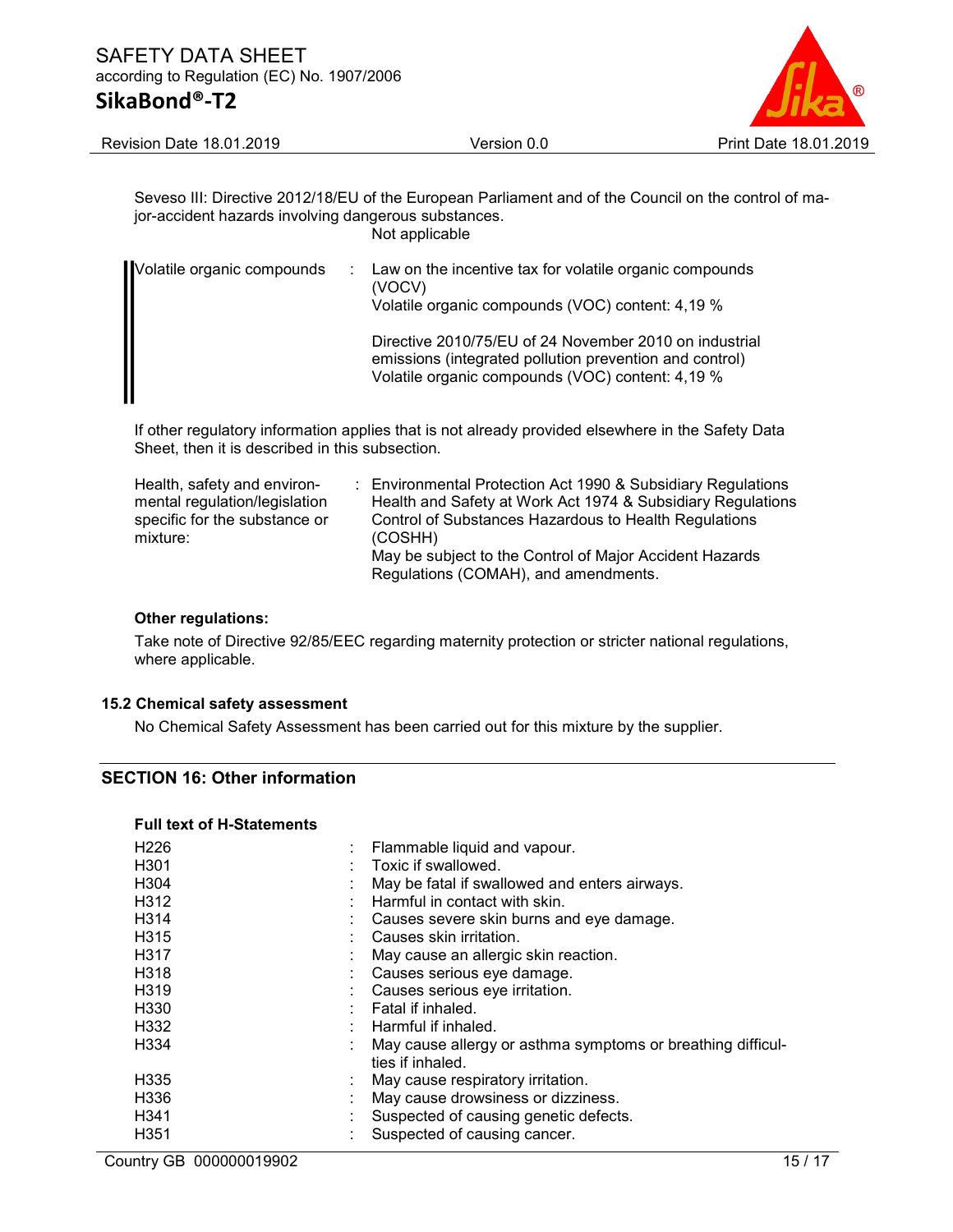## SAFETY DATA SHEET according to Regulation (EC) No. 1907/2006

# SikaBond®-T2



| Revision Date 18.01.2019                | Version 0.0                                                                                       | Print Date 18.01.2019 |
|-----------------------------------------|---------------------------------------------------------------------------------------------------|-----------------------|
| H360FD                                  | May damage fertility. May damage the unborn child.                                                |                       |
| H370                                    | Causes damage to organs.                                                                          |                       |
| H372                                    | Causes damage to organs through prolonged or repeated                                             |                       |
|                                         |                                                                                                   |                       |
|                                         | exposure.                                                                                         |                       |
| H373                                    | May cause damage to organs through prolonged or repeated                                          |                       |
|                                         | exposure if inhaled.                                                                              |                       |
| H <sub>3</sub> 73                       | May cause damage to organs through prolonged or repeated                                          |                       |
|                                         | exposure.                                                                                         |                       |
| H400                                    | Very toxic to aquatic life.                                                                       |                       |
| H410                                    | Very toxic to aquatic life with long lasting effects.                                             |                       |
| H413                                    | May cause long lasting harmful effects to aquatic life.                                           |                       |
| <b>Full text of other abbreviations</b> |                                                                                                   |                       |
| Acute Tox.                              | Acute toxicity                                                                                    |                       |
| Aquatic Acute                           | Short-term (acute) aquatic hazard                                                                 |                       |
| Aquatic Chronic                         | Long-term (chronic) aquatic hazard                                                                |                       |
| Asp. Tox.                               | Aspiration hazard                                                                                 |                       |
| Carc.                                   | Carcinogenicity                                                                                   |                       |
| Eye Dam.                                | Serious eye damage                                                                                |                       |
| Eye Irrit.                              | Eye irritation                                                                                    |                       |
| Flam. Liq.                              | Flammable liquids                                                                                 |                       |
| Muta.                                   | Germ cell mutagenicity                                                                            |                       |
| Repr.                                   | Reproductive toxicity                                                                             |                       |
| Resp. Sens.                             | Respiratory sensitisation                                                                         |                       |
| Skin Corr.                              | Skin corrosion                                                                                    |                       |
| Skin Irrit.                             | Skin irritation                                                                                   |                       |
| Skin Sens.                              | Skin sensitisation                                                                                |                       |
| <b>STOT RE</b>                          |                                                                                                   |                       |
| STOT SE                                 | Specific target organ toxicity - repeated exposure                                                |                       |
| 2000/39/EC                              | Specific target organ toxicity - single exposure                                                  |                       |
|                                         | Europe. Commission Directive 2000/39/EC establishing a first                                      |                       |
| GB EH40                                 | list of indicative occupational exposure limit values<br>UK. EH40 WEL - Workplace Exposure Limits |                       |
| GB EH40 BAT                             |                                                                                                   |                       |
|                                         | UK. Biological monitoring guidance values                                                         |                       |
| 2000/39/EC / TWA                        | Limit Value - eight hours                                                                         |                       |
| 2000/39/EC / STEL                       | Short term exposure limit                                                                         |                       |
| GB EH40 / TWA                           | Long-term exposure limit (8-hour TWA reference period)                                            |                       |
| GB EH40 / STEL                          | Short-term exposure limit (15-minute reference period)                                            |                       |
| <b>ADR</b>                              | European Agreement concerning the International Carriage of                                       |                       |
|                                         | Dangerous Goods by Road                                                                           |                       |
| CAS                                     | <b>Chemical Abstracts Service</b>                                                                 |                       |
| <b>DNEL</b>                             | Derived no-effect level                                                                           |                       |
| <b>EC50</b>                             | Half maximal effective concentration                                                              |                       |
| <b>GHS</b>                              | <b>Globally Harmonized System</b>                                                                 |                       |
| <b>IATA</b>                             | International Air Transport Association                                                           |                       |
| <b>IMDG</b>                             | International Maritime Code for Dangerous Goods                                                   |                       |
| LD50                                    | Median lethal dosis (the amount of a material, given all at                                       |                       |
|                                         | once, which causes the death of 50% (one half) of a group of                                      |                       |
|                                         | test animals)                                                                                     |                       |
| <b>LC50</b>                             | Median lethal concentration (concentrations of the chemical in                                    |                       |
|                                         | air that kills 50% of the test animals during the observation                                     |                       |
|                                         | period)                                                                                           |                       |
| <b>MARPOL</b>                           | International Convention for the Prevention of Pollution from                                     |                       |
|                                         | Ships, 1973 as modified by the Protocol of 1978                                                   |                       |
| <b>OEL</b>                              | Occupational Exposure Limit                                                                       |                       |
| <b>PBT</b>                              | Persistent, bioaccumulative and toxic                                                             |                       |
| Country GB 000000019902                 |                                                                                                   | 16/17                 |